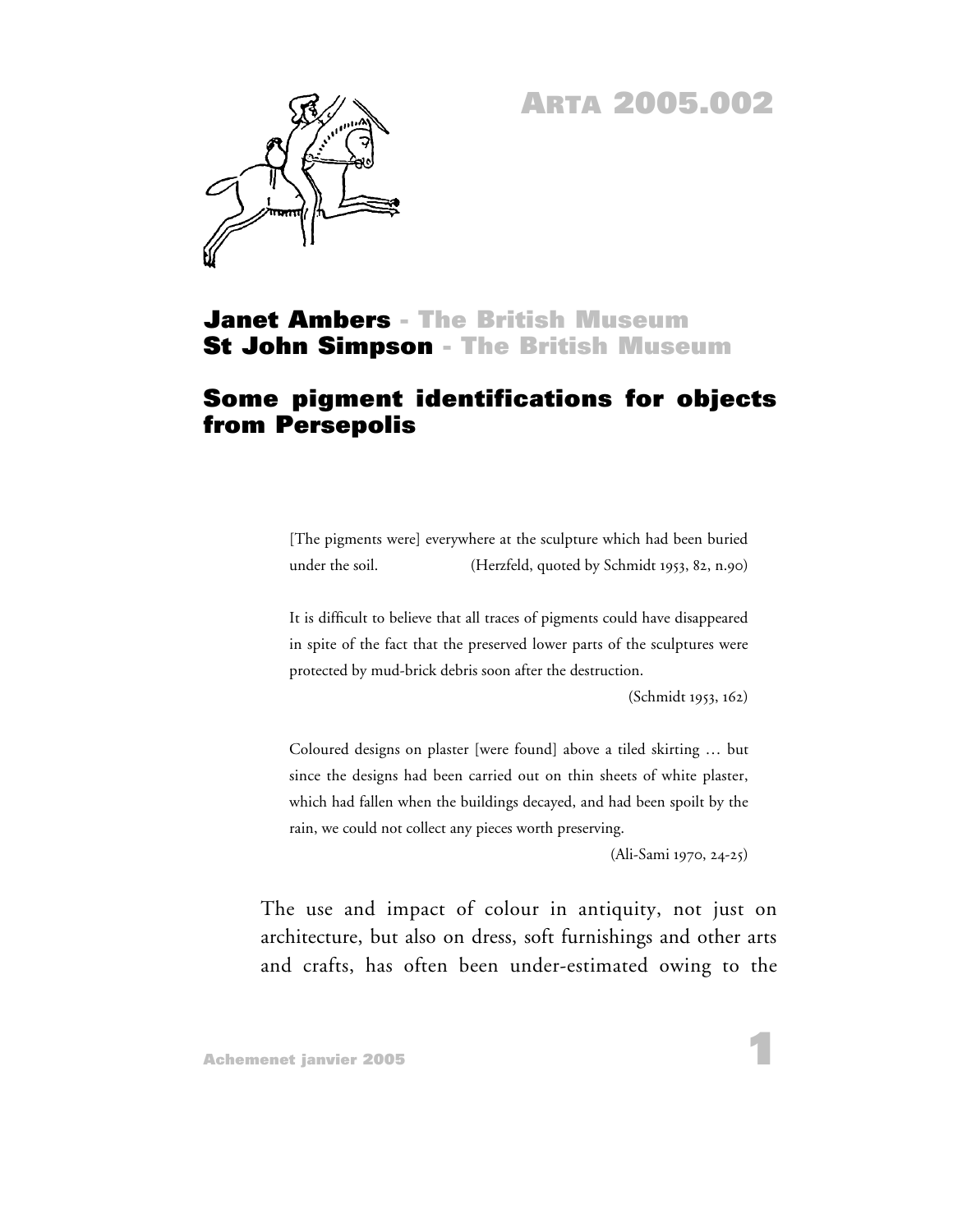

vagaries of weathering, the fragility of painted wall-plaster, and the perishability of organic materials. In terms of the Achaemenid period, written sources add little of direct relevance other than the statement in Darius' building inscription from Susa that "the men who adorned the wall, those were Medes and Egyptians" and allusions in the Book of Esther to "hangings of white and blue linen, fastened with cords of white linen and purple material" or "a mosaic pavement of porphyry, marble, mother-of-pearl and other costly stones" (Esther 1:6). Corresponding archaeological sources are equally poorly preserved, yet glazed bricks, painted wall and floor surfaces, painted and gilded columns, and coloured textiles doubtless transformed palatial interiors in ways which we can barely imagine. In the case of Persepolis, a number of the early excavators from at least the 1890s have not only commented on the occasional presence of coloured pigments on freshly exposed surfaces, but occasionally also on their tendency to fade soon after their contact with light. Specifically, traces of black, brownish-red, green, blue, white and yellow or golden pigment have been noted on reliefs on the east face of the Apadana, as well as on reliefs, column-bases and doorways in the Central Building, the Hall of a Hundred Columns, the Treasury and the Palace of Darius (Tilia 1972; Tilia 1978, 31-69; Lerner 1971; Lerner 1973; Roaf 1983, 8; Schmidt 1953, 82 n. 90, 116, 160, figs. 68, 72; Weld 1892, 541, 556-58). In addition, the tongues and nostrils of the figural capitals of the Apadana porches were highlighted with red pigment (Schmidt 1953, 81), and Wilber (1969, 79) states that "red paint still clings to the lips of guards" whereas "the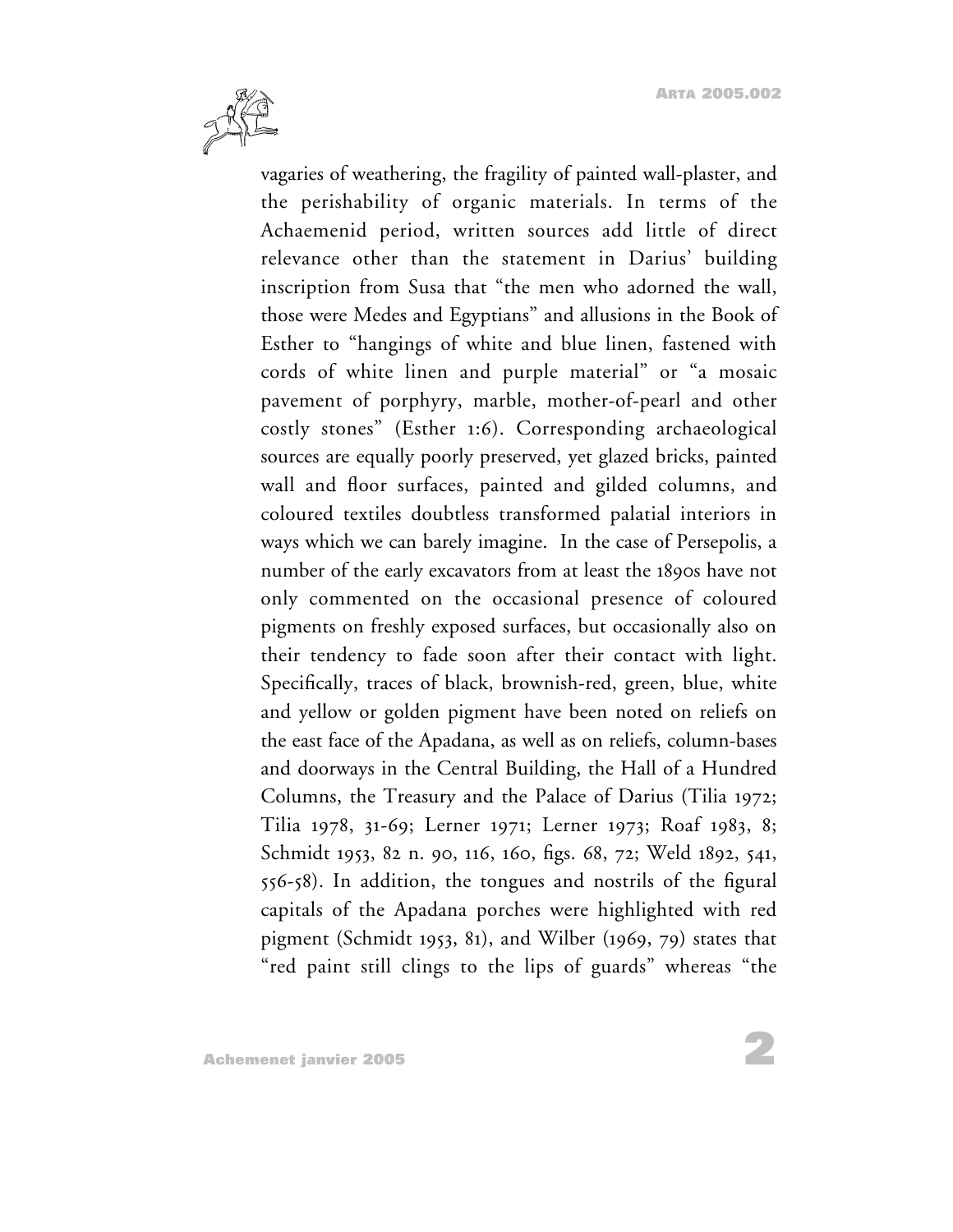

slightly rough surfaces left by the use of toothed chisels were more suitable for the retention of applied colors than were highly polished surfaces. The point is made to support the belief that color filled in areas between figures". Lumps of scarlet and carmine red, emerald green and ochreous yellow pigment, pigment-encrusted sherds, and even a bowl containing a congealed mass of blue pigment have been found at various spots, including the south-west corner of the Terrace wall, in and near the tripylon and on the north stairway of the Apadana (Tilia 1972, 245-46, pl. CXXXII: fig. 22; Tilia 1978, 68-69). Analyses indicate the black to be asphalt, the red to be opaque red glass, the blue to be 'Egyptian Blue', the yellow to be ochre, and the red floor in the Treasury to be lime-plaster coloured with red ochre (Tilia 1978; Lerner 1973; Matson 1953, 287). Published analyses of wall-paintings from the Chaour palace at Susa also indicate the use of Egyptian Blue, hematite and cinnabar as the source of blue and red pigments (Boucharlat & Labrousse 1979, 67-8). Remains of green pigment, interpreted as being for the repair of similarly coloured floors and walls in the Apadana, were found inside a bowl in a storeroom on the southern side of the Apadana (Schmidt 1953, 74). Finally, the use of vegetable dyes has also been suggested although unproven (Wilber 1969, 77-79).

In the case of the Persepolis sculptures in the British Museum, the surfaces have unfortunately suffered from lengthy exposure and weathering in antiquity as many derive from the uppermost section of the north façade of the Apadana; in a few cases the carving is somewhat fresher, notably on a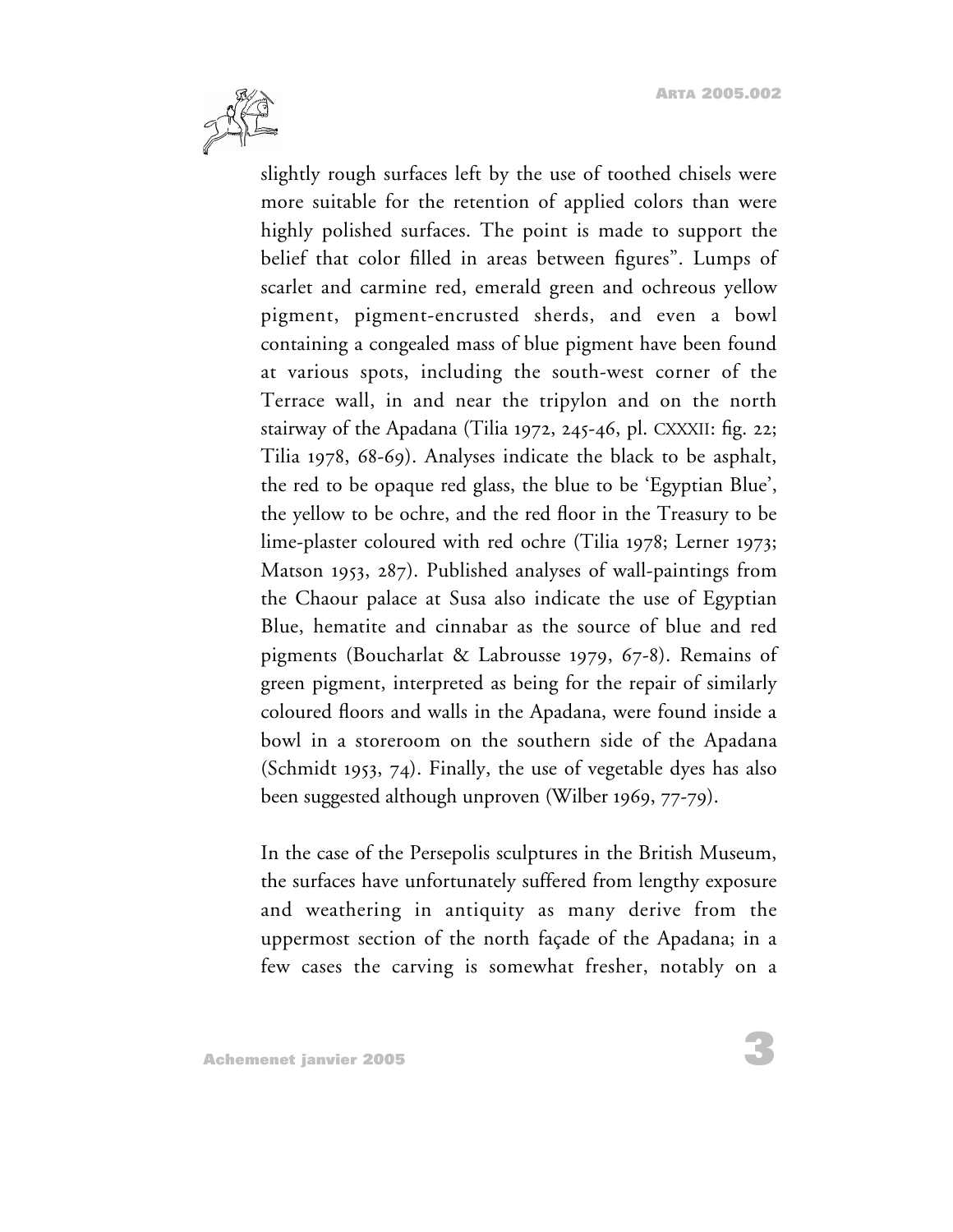

sculpture of a sphinx from another part of the site (see below), which is known to have been first exposed in 1826 and removed soon afterwards. In yet other instances, however, the surfaces now either appear to have a dark brownish colour which is not the colour of the original stone but which instead closely resembles the effect of oiling also carried out on plaster casts in the  $19<sup>th</sup>$  century. Other sculptures have been retouched with light brown paint during earlier conservation, seemingly in an effort to simulate the effect of the weathering seen on uncleaned pieces. However, even the sculptures at the site vary in appearance. The sculptures on the east stairway of the Apadana which were discovered in 1932 were coated by the Iranian Archaeological Service "with a layer of wax in order to protect them against the varying atmospherical conditions" although this was later removed (Tilia 1972, 4; 1978, 68); by contrast, there are extensive traces of strongly adhering lichen on the equivalent north stairway which have been attributed to its relative dampness and reduced exposure to direct sunlight (Tilia 1972, 46). Few traces of such lichens survive on the fragments in the British Museum, implying that they have been removed at some stage, although they do survive on a joining fragment which had been removed in 1811 but remained in the collection of St.Michael's College, Tenbury, until its acquisition by the Miho Museum in Japan in 1990 (Curtis 1998; cf. Umehara *et al.* 1997, 75-77).

A small number of Achaemenid sculptures in old collections and museum storerooms have nevertheless revealed traces of what are believed to be original colour, notably on winged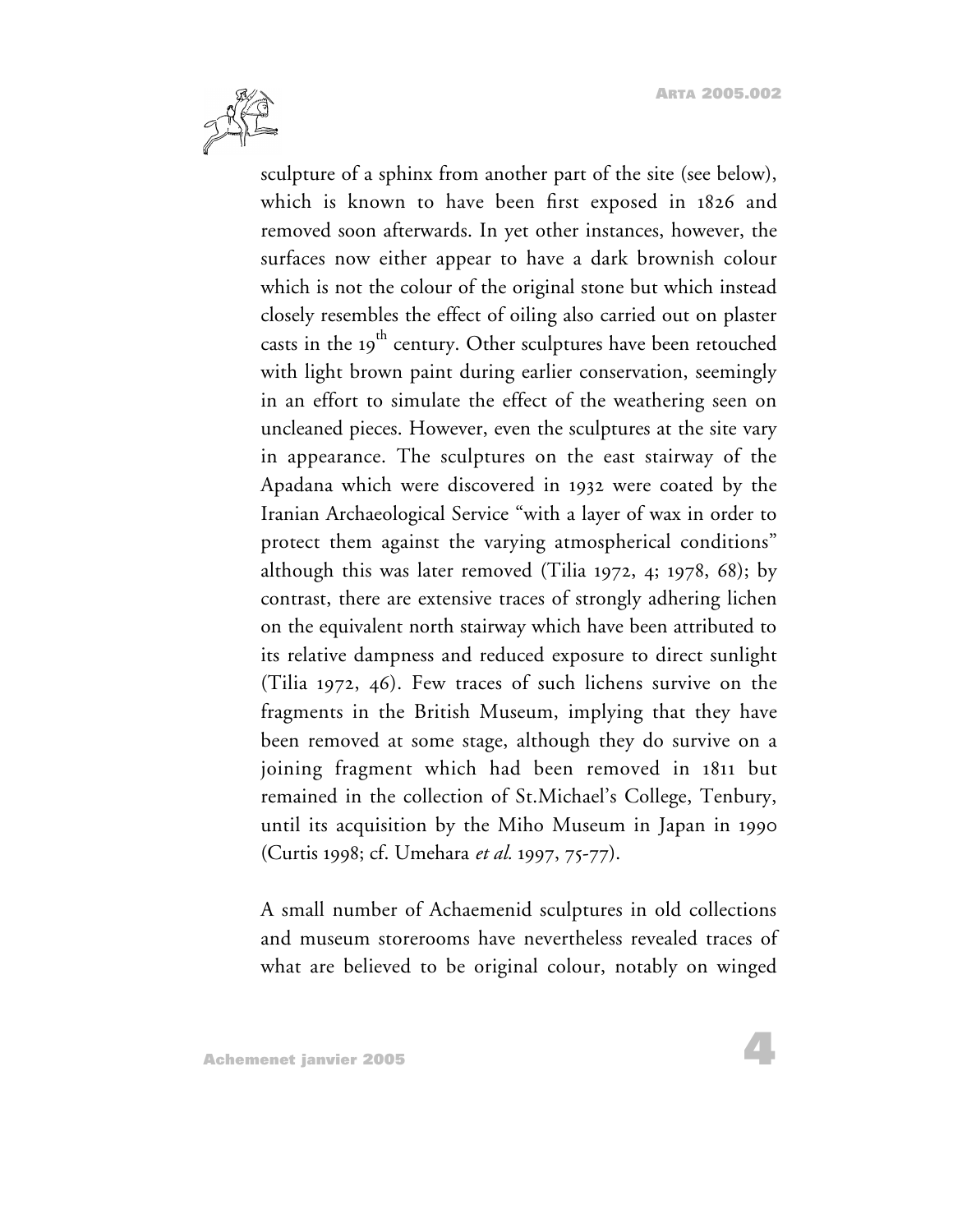**5**



figures in the Fogg Art Museum and Persepolis Museum (Lerner 1971; 1973; Tilia 1978, 33), and most recently reddishbrown paint spots have been noted on the statue of Darius in the National Museum in Tehran (Razmjou 2002). With these points in mind, Achaemenid objects in the collections of the British Museum have been closely examined for colour, and traces of pigment found on three objects from Persepolis analysed. In two cases hematite, representing original red ochre, was found, whilst in the third case a green pigment was shown to be of modern origin.

# **1 Analysis**

The analysis was carried out using a Raman microprobe specifically adapted for work on art and archaeological objects. This instrument allows rapid non-destructive or minimally destructive identification of most of the pigments used in antiquity and has greatly increased the amount of pigment identification work which can be carried out by the Museum. Details on the method are described on **www.thebritishmuseum.ac.uk/ [science/techniques/sr-tech-raman.html](http://www.thebritishmuseum.ac.uk/science/techniques/sr-tech-raman.html)** and by Smith & Clark (2001).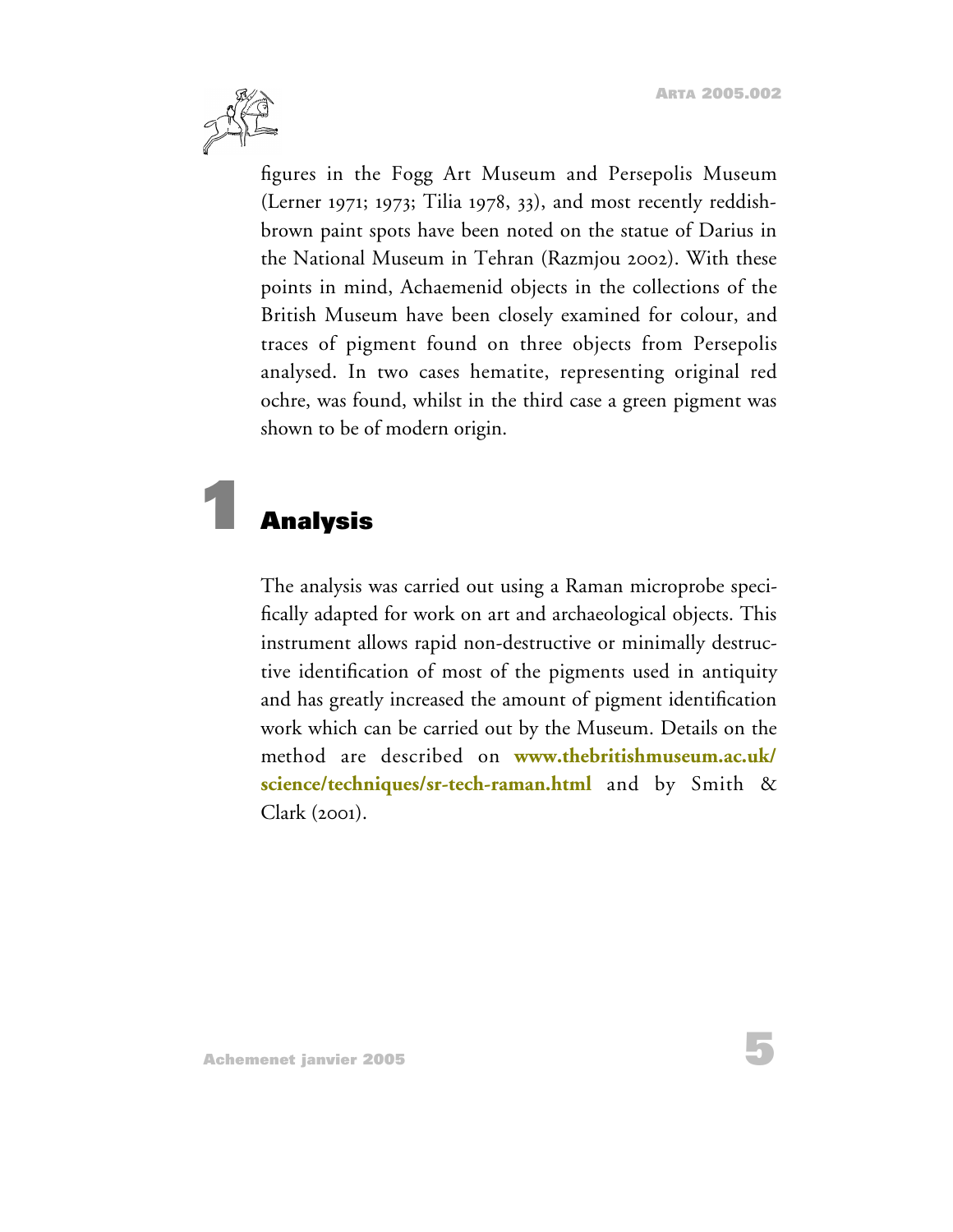<span id="page-5-0"></span>

**1** ANE 1861-5-24,11 (118851) is a stone relief fragment, showing the reins, tasselled rein-guide and part of the harness of a chariot horse, from the uppermost register of the east wing of the north stairway of the Apadana, and originally part of a sequence showing two charioteers (cf. Curtis 1998). It was presented to the Museum in 1861 by the Fifth Earl of Aberdeen (1816-1864) but was acquired at Persepolis in 1811 by his predecessor George Hamilton Gordon (1784-1860), the Fourth Earl of Aberdeen (Barnett 1957, 61; Mitchell 2000, 52).



*Fig. 1: Persepolis sculpture (BM ANE 118851) with arrow indicating the position of original hematite pigment on the right vertical edge*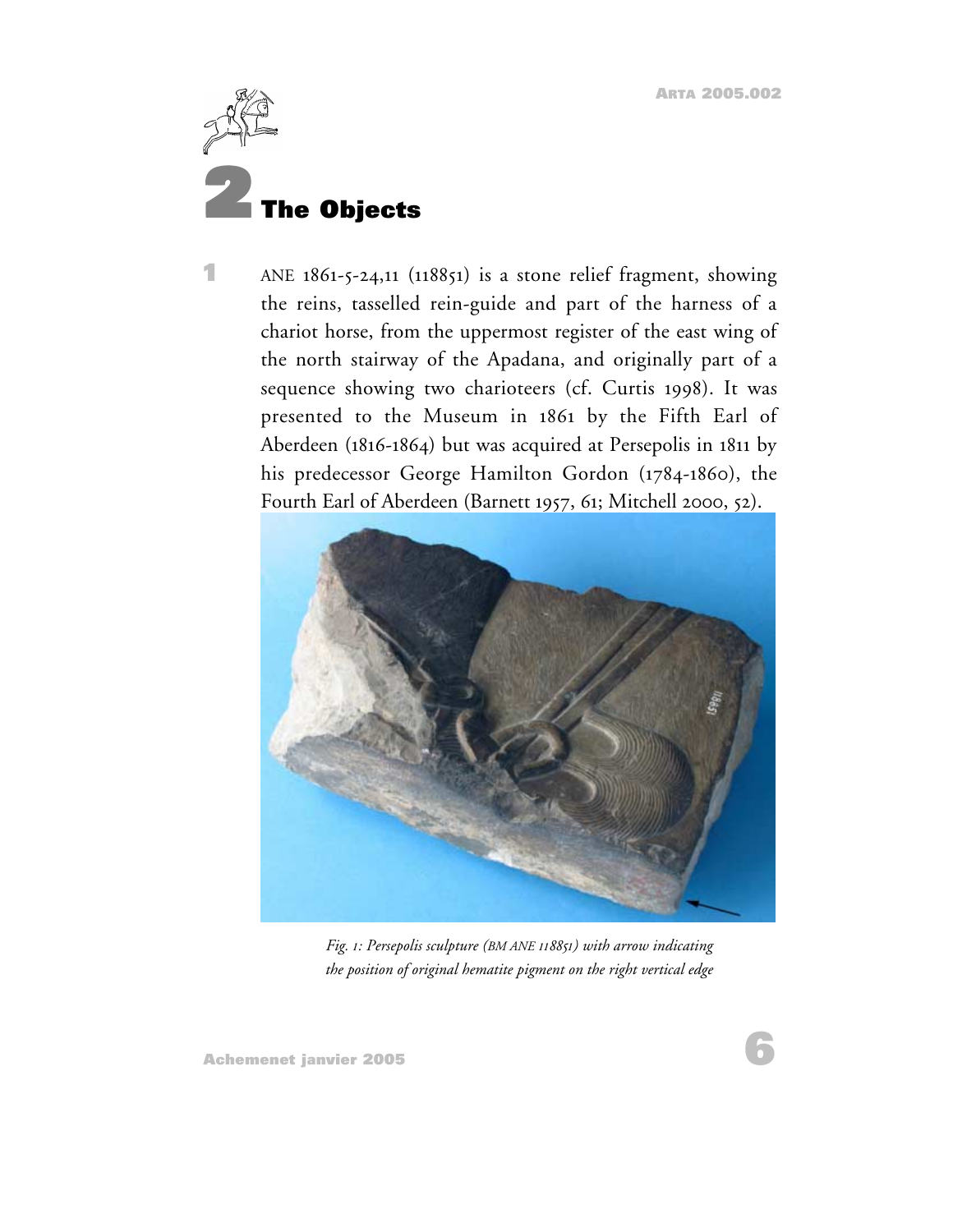

It is discoloured and blackened, apparently due to deliberate oiling of the piece. Despite this, clear traces of red pigment can be seen along the original trimmed right edge of the piece (**[Fig. 1](#page-5-0)**). This face of the stone was subsequently concealed as it was encased within a stone mount, presumably made for display purposes during the 19<sup>th</sup> century, and the pigment was only rediscovered when the object was removed during conservation prior to installation in the new "Enlightenment" display



in the refurbished King's Library of the British Museum (cf. Simpson 2003). The presence of colour on this edge supports an earlier observation made by Tilia (1972, 180) that red paint was

applied to the smoothed *anathyrosis* edges of sculpted stone blocks at Persepolis, the purpose presumably being to facilitate precise fitting of the vertical edges. A small sample of a few grains was taken from the coloured area and examined under the Raman microprobe. Although sparsely distributed, a small number of red crystals could be seen in this material. When subjected to analysis with a near infrared  $(735 \text{ nm})$  laser these gave a Raman spectrum which matched our reference spectrum for hematite (**Fig. 2**). Hematite  $(\alpha - Fe<sub>2</sub>O<sub>3</sub>)$  is the chief colourant present in red ochre, a widely available natural material commonly used as a pigment in antiquity.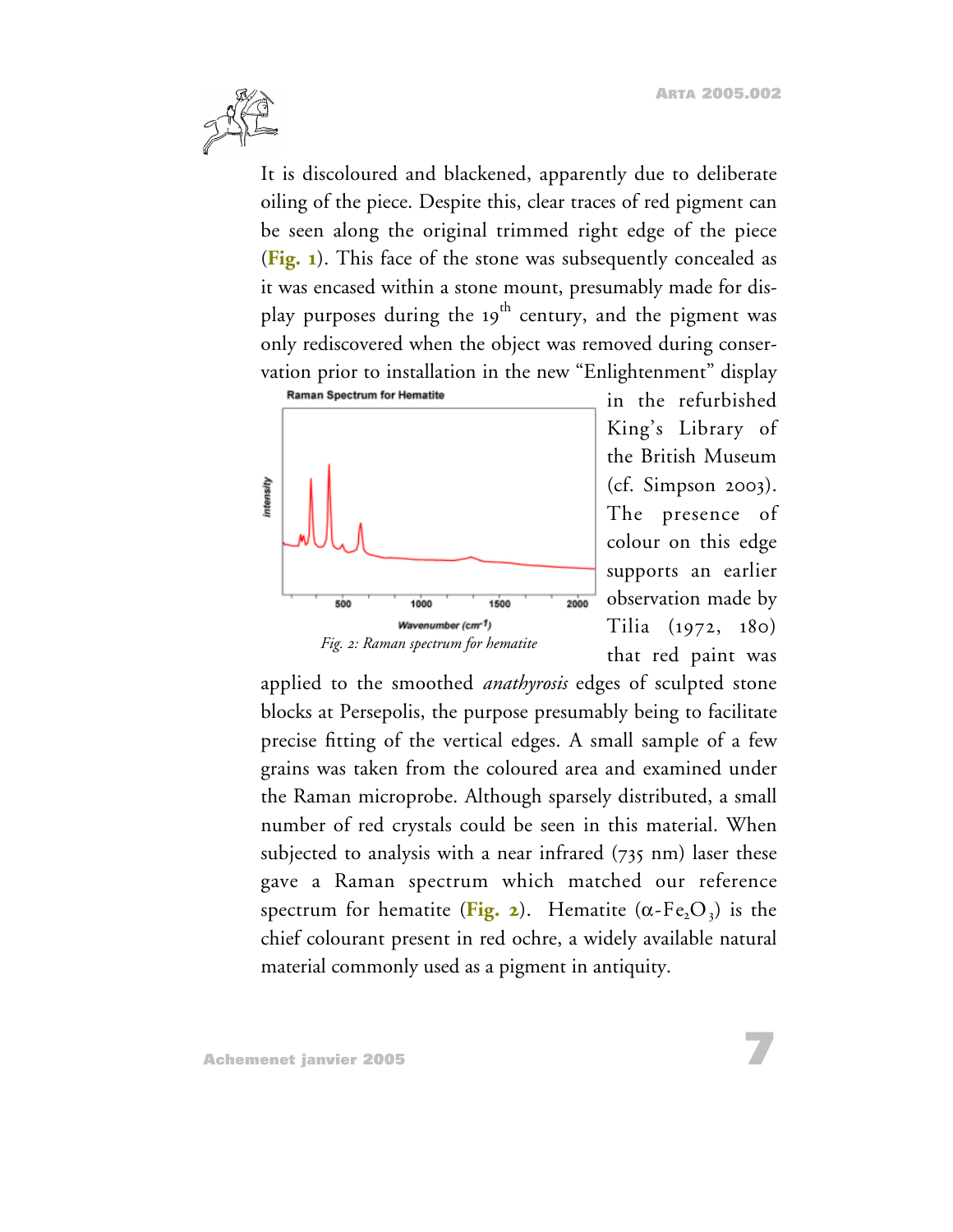

*Fig. 3: Small fragment of floor plaster (BM ANE 2000-3-28,10) coloured red with hematite*

**2** ANE 2000-3-28, 10 is a small fragment of red surfaced floorplaster found at the site (**Fig. 3**). Analysis directly on the surface of the piece again produced a spectrum matching that of hematite, confirming the suspicions of Weld (1892, 557), and the analyses by Matson (1953) who identified the presence of red ochre on a similar fragment of lime-plaster from Room 73 in the Treasury. Similar red-plastered floors were also found in the Palace of Darius and one or more buildings south of the Terrace (Schmidt 1953, 159, 222), whereas the floors of the Apadana and "Harem" consisted of greyish-green gypsumplaster and plain white plaster was used in the Hall of a Hundred Columns (Schmidt 1953, 72, 132, 255; *contra* Ali-Sami 1970, 13, 53, 62 and Wilber 1969, 61). Analyses of additional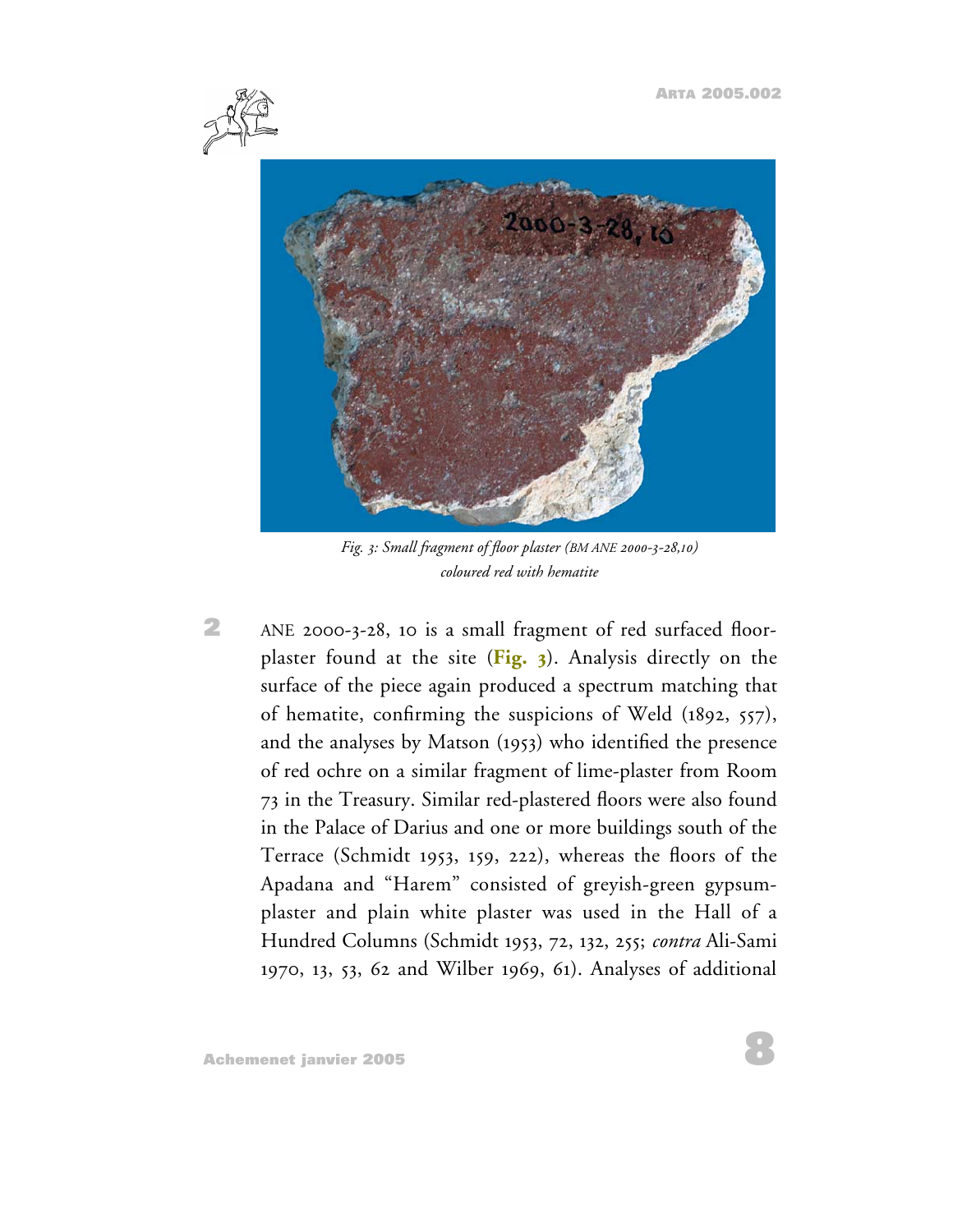

floor fragments found in the Northern Palace at Babylon and the "Palace of Darius" at Susa confirm the widespread use of hematite as a source of red floor colouring although the floor matrix differed between the Neo-Babylonian and Achaemenid buildings at those sites (Stoops & Stoops 1994).

**3** ANE 1938-1-101 (129381) is a stone relief fragment of a seated bearded male sphinx facing right, which was discovered in June 1826 during excavations by Lieutenant-Colonel John Macdonald (1782-1830). This discovery was first noted by a junior officer in Macdonald's delegation, one James Alexander (1827, 140), but the sculpture was removed soon afterwards by Sir John McNeill and was finally acquired on the Museum's behalf by the National Art Collections Fund (Simpson in press). It was thereafter published as probably coming from Palace H (Barnett 1957, 62-63, pl. XXI.4), but instead may derive from the south façade of Palace G, part of which had been later reused in a late or post-Achaemenid reconstruction of the north façade of Palace H (cf. Verdi ed. 2003, 123, cat. 53). If this identification is correct, it would imply that the present partial restoration of the upper section of this façade is incorrect, as Schmidt (1953, 280) half acknowledged before concluding that "there was no central motive – such as the image of Ahuramazda flanked by sphinxes – on its outer face". However, it certainly does not derive from the southern stairway of the Palace of Darius for, although Flandin & Coste (1976, vol. III, pl. 136) show the equivalent right-facing sphinx as missing by the time of their visit in 1840/41, the sphinxes on this façade were constructed from two joining slabs rather than

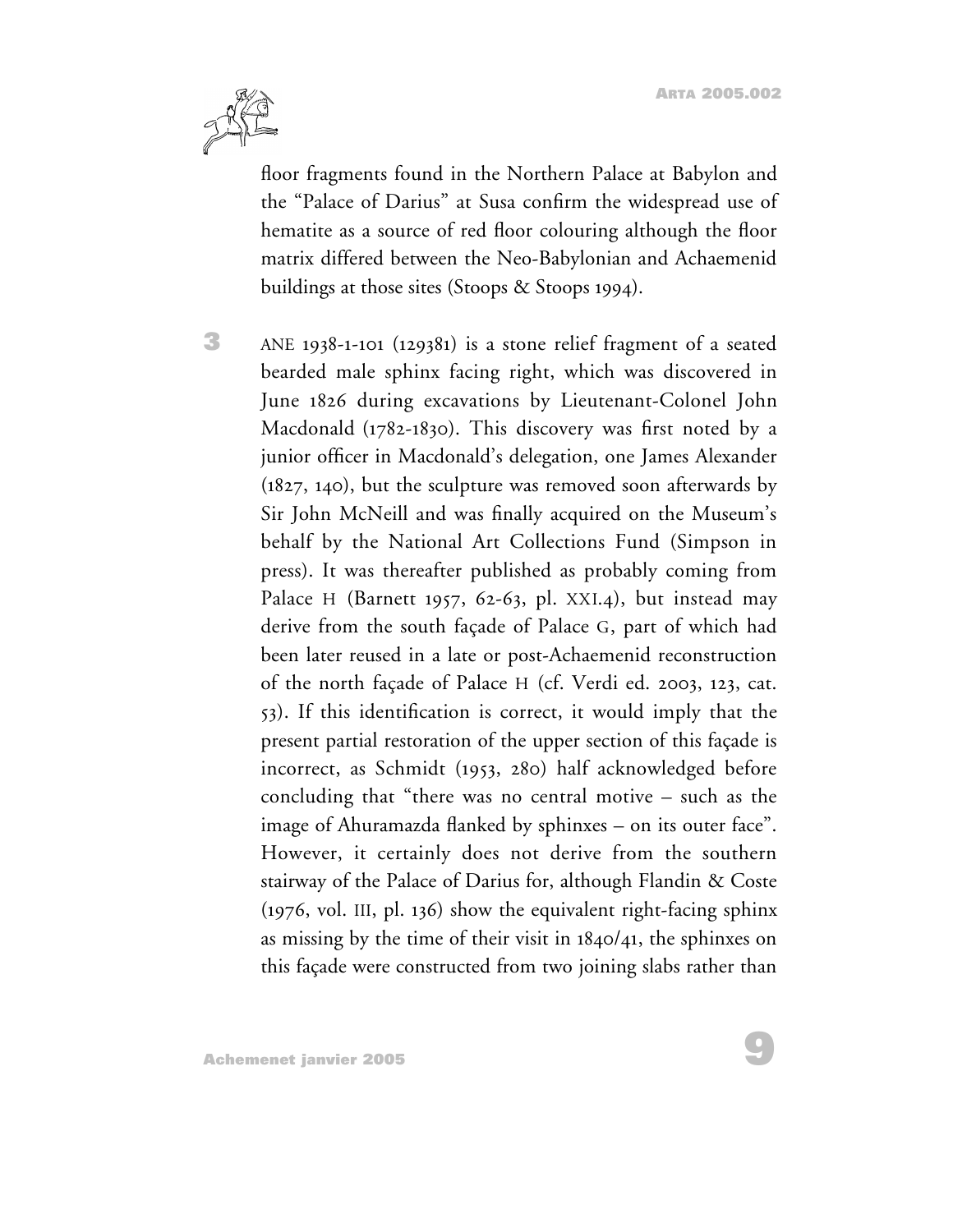

one, and the details of treatment of the hair and wings differ from those on the extant left-facing example (Curtis 1989, 2; cf. Schmidt 1953, pl. 127). The same differences of detail apply to the antithetical sphinxes on the stairways of the Apadana, Palace of Xerxes and the "Central Building", and for this reason it must be assumed that the sphinx in question derives from a different location. Traces of a bright green pigment, similar in appearance to malachite, were found trapped within the carved earring of the sphinx, and to which our attention



*Fig. 4: Raman spectrum for green pigment from Persepolis sculpture (BM ANE 129381)*

was kindly drawn by Shahrokh Razmjou. Close examination showed this green to extend downwards from the earring as if washed down, and also the presence of a single spot above the earring. A few grains were removed

**10**

and analysed by Raman microprobe using a green (532 nm) laser. This produced a complex spectrum which included anatase, a form of titanium oxide (**Fig. 4**). While anatase can occur as a natural mineral, it is not common and does not seem to have been used as a painting pigment until the discovery of an artificial manufacturing process in around 1920 AD made it readily available. Titanium oxide now forms a major component of many modern paints. This spectrum is interpreted as representing a modern pigment based on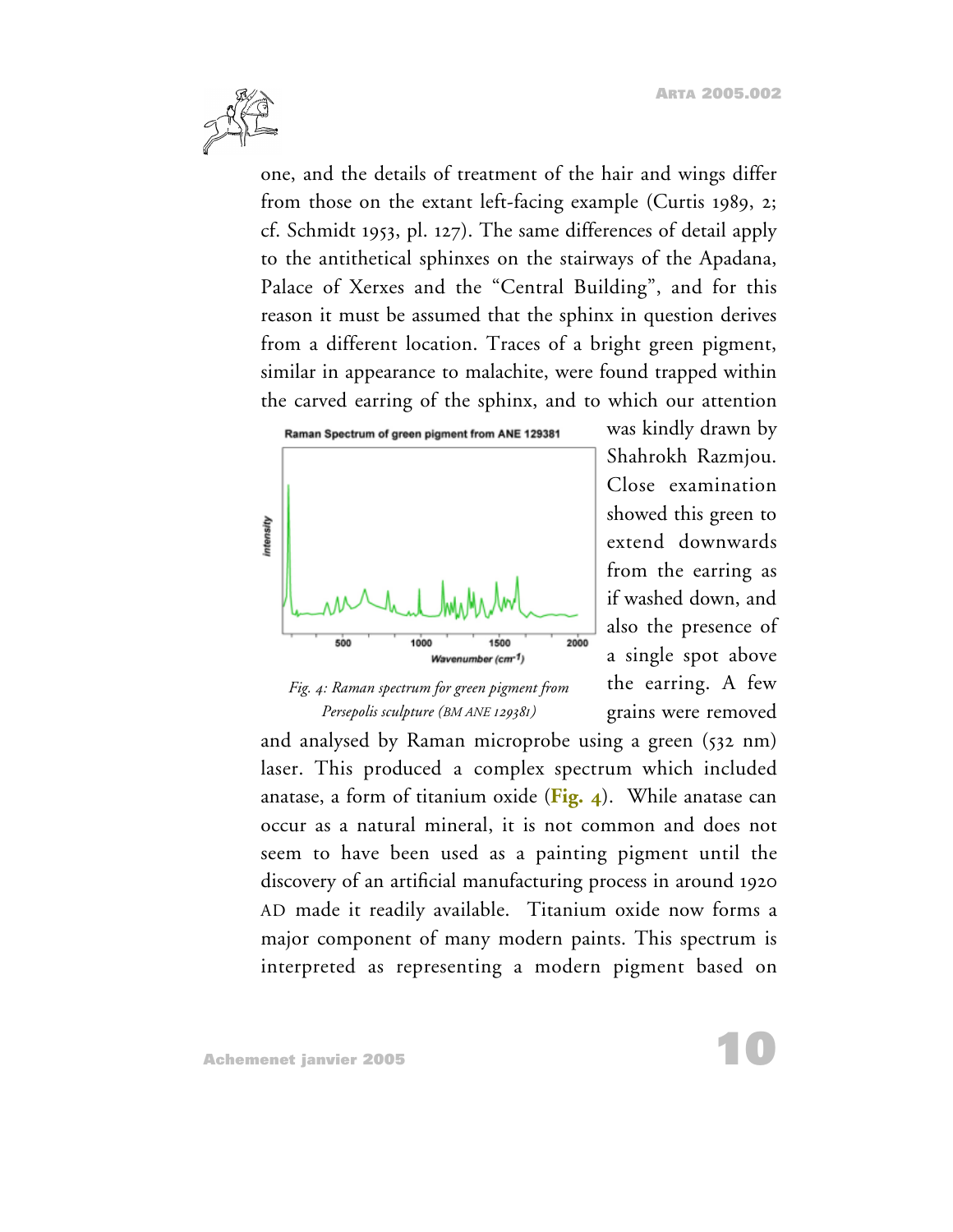

titanium white, but with the green colour resulting from an additional unidentified component. The identification of this modern paint fleck highlights the extreme care with which preliminary observations on the possible colouration of sculptures ought to be treated prior to scientific analysis.

> Janet AMBERS, Dept of Conservation, Documentation and Science, The British Museum, London **[Jambers@thebritishmuseum.ac.uk](mailto:Jambers@thebritishmuseum.ac.uk)**

> > St John SIMPSON Dept of the Ancient Near East The British Museum, London **[Ssimpson@thebritishmuseum.ac.uk](mailto:Ssimpson@thebritishmuseum.ac.uk)**

**Achemenet janvier 2005**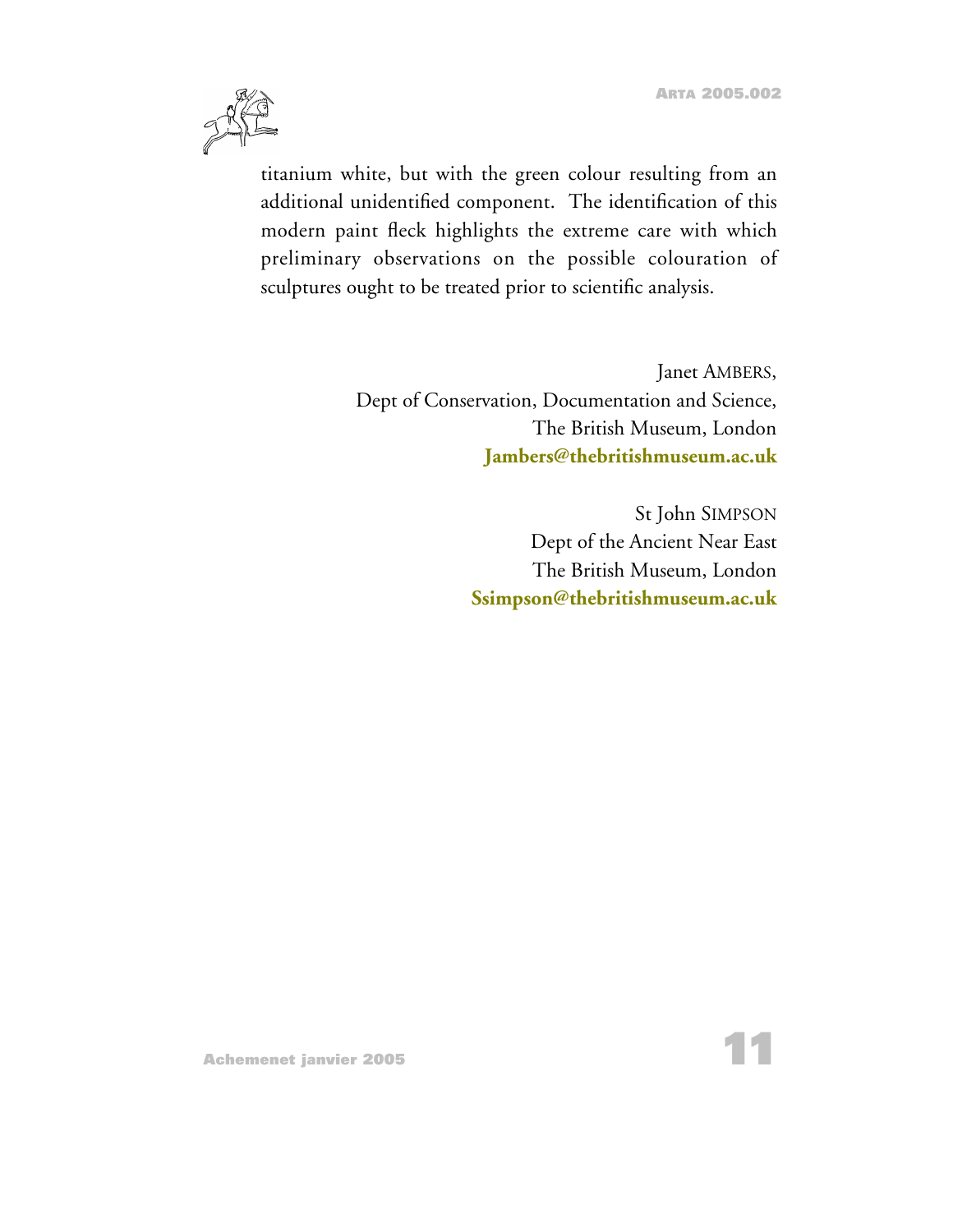

### **Bibliography**

- ALEXANDER, J.E. 1827, *Travels from India to England: Comprehending a Visit to the Burman Empire, and a Journey through Persia, Asia Minor, European Turkey, &c. In the Years 1825-26*, London.
- ALI-SAMI 1970, *Persepolis (Takht-i-Jamshid)*, Shiraz [6<sup>th</sup> ed.; translated by the Rev. R. Sharp].

BARNETT, R.D. 1957, Persepolis, *Iraq* 19, 55-77, pls. XV-XXIII.

- BOUCHARLAT, R. & LABROUSSE, A. 1979, Le palais d'Artaxerxès II sur la rive droite du Chaour à Suse, *CDAFI* 10, 19-136.
- CURTIS, J.E. 1989, *Ancient Persia*, London.
	- –––– 1998, A Chariot Scene from Persepolis, *Iran* 36, 45-51.
- FLANDIN, E. & COSTE, P. 1976, *Voyage en Perse*, Paris [repr. Tehran].
- LERNER, J. 1971, The Achaemenid relief of Ahura Mazda in the Fogg Art Museum, *Bulletin of the Asia Institute* 2, Shiraz, 19-35.
- –––– 1973, A painted relief from Persepolis, *Archaeology* 26, 116-22, 305.
- MATSON, F.R. 1953, A study of wall plaster, flooring, and bitumen, in E.F. Schmidt *et al.*, *Persepolis*, vol I: *Structures, Reliefs, Inscriptions*, Chicago, 285-88.
- MITCHELL, T.C. 2000, The Persepolis Sculptures in the British Museum, *Iran* 38: 49-56, pls. XX-XXII.
- RAZMJOU, S. 2002, Traces of Paint on the Statue of Darius, *ARTA* 2002.003 [see **[www.achemenet.com/ressources/enligne/arta/arta.htm](http://www.achemenet.com/ressources/enligne/arta/arta.htm)**].

ROAF, M.D. 1983, *Sculptures and sculptors at Persepolis* (= Iran 21).

- SCHMIDT, E.F. 1953, *Persepolis*, vol I: *Structures, Reliefs, Inscriptions*, Chicago.
- SIMPSON, St J. 2003, From Persepolis to Babylon and Nineveh: the rediscovery of the ancient Near East, in: K. Sloan (ed.), *Enlightenment. Discovering the World in the Eighteenth Century*, London: 192-201, 293-94.
- –––– in press, Bushire and Beyond: Some Early Archaeological Discoveries in Iran, E. Errington & V.S. Curtis (eds.), *From Persepolis to the Punjab: 19th*-